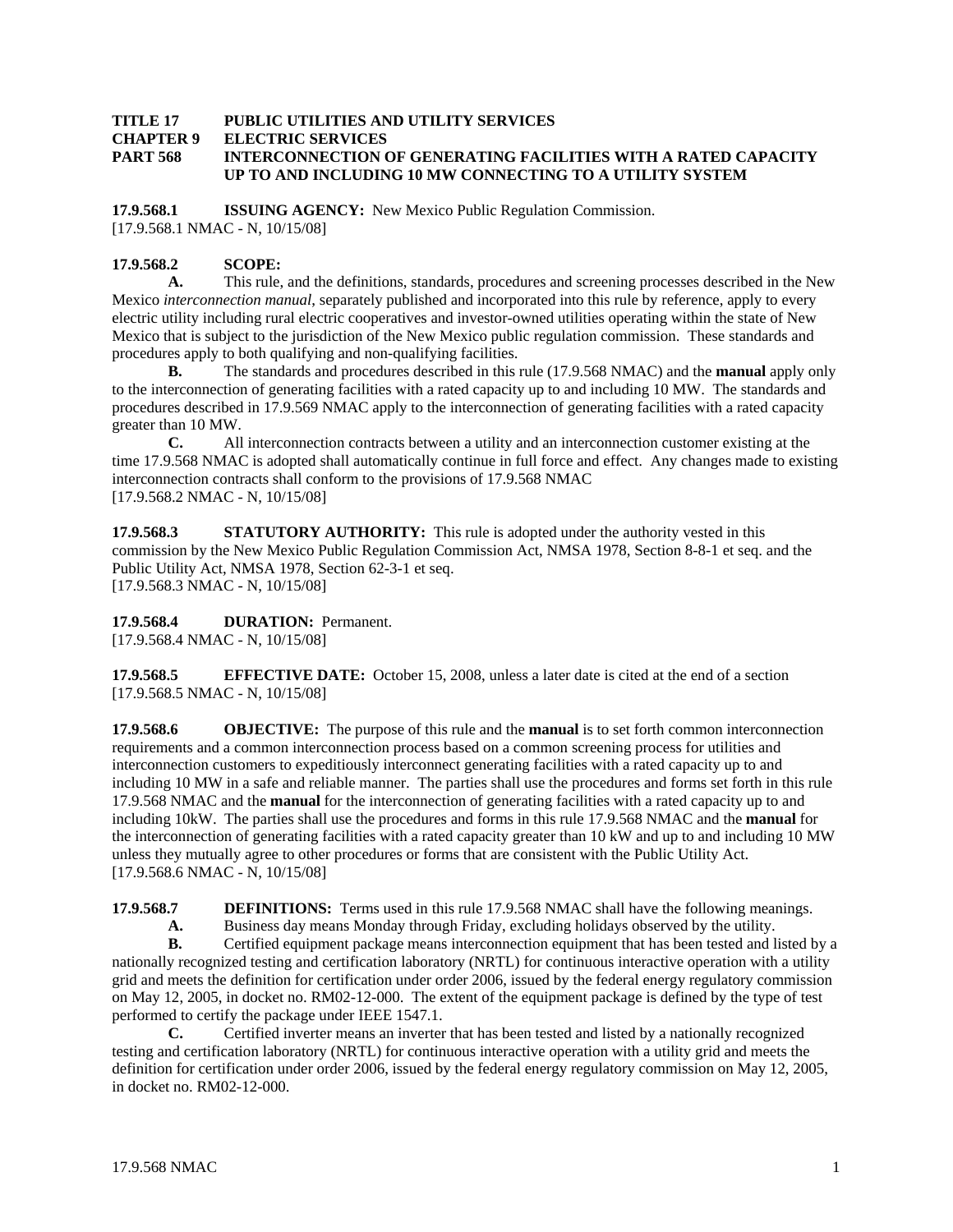**D.** Distribution system means the utility's facilities and equipment used to transmit electricity to ultimate usage points such as homes and industries directly from nearby generators or from interchanges with higher voltage transmission networks which transport bulk power over longer distances. The voltage levels at which distribution systems operate differ among areas.

**E.** Distribution upgrade means the additions, modifications, and upgrades to the utility's distribution system at or beyond the point of common coupling to facilitate interconnection of the generating facility and render the service necessary to effect the interconnection customer's operation of on-site generation. Distribution upgrades do not include interconnection facilities.

**F.** Facilities study means the study that specifies and estimates the cost of the equipment, engineering, procurement, and construction work (including overhead costs) needed to implement the conclusions of the system impact study.

**G.** Feasibility study means the study that identifies any potential adverse system impacts that would result from the interconnection of the generating facility.

**H.** Generating facility means the interconnection customer's device for the production of electricity identified in the interconnection application, including all generators, electrical wires, equipment, and other facilities owned or provided by the interconnection customer for the purpose of producing electric power.

**I.** Grid network means a secondary network system with geographically separated network units where the network-side terminals of the network protectors are interconnected by low-voltage cables that span the distance between sites. The low-voltage cable circuits of grid networks are typically highly meshed and supplied by numerous network units. Grid network is also commonly referred to as area network or street network.

**J.** Highly seasonal circuit means a circuit with a ratio of annual peak load to the lowest monthly peak load greater than six  $(6)$ .

**K.** Impact study means a study that identifies and details the electric system impacts that would result if the proposed generating facility were interconnected without project modifications or electric system modifications, focusing on the adverse system impacts identified in the feasibility study, or to study potential impacts, including but not limited to those identified in the scoping meeting. An impact study shall evaluate the impact of the proposed interconnection on the reliability of the electric system.

**L.** Interconnection application means the request by an interconnection customer to interconnect a new generating facility, or to increase the capacity or make a material modification to the operating characteristics of an existing generating facility that is interconnected with the utility's system.

**M.** Interconnection customer means any person that proposes to interconnect its generating facility with the utility's system.

**N.** Interconnection facilities means the utility's interconnection facilities and the interconnection customer's interconnection facilities. Collectively, interconnection facilities include all facilities and equipment between the generating facility and the point of common coupling, including any modification, additions or upgrades that are necessary to physically and electrically interconnect the generating facility to the utility's system. Interconnection facilities are sole use facilities and shall not include distribution upgrades.

**O.** Line section means that portion of a utility's electric system connected to a customer bounded by automatic sectionalizing devices or the end of the distribution line.

**P.** Manual means the New Mexico *interconnection manual* and its exhibits separately published and incorporated into this rule by reference.

**Q.** Network system means a collection of spot networks, secondary networks, or combinations of such networks on a primary network feeder or primary network feeders that supply them. This may also consist of primary feeders networked ("tied together") to supply connected loads.

**R.** Network transformer means a transformer designed for use in a vault to feed a variable capacity system of interconnected secondaries.

**S.** Party means the utility and the interconnection customer separately or in combination.

**T.** Person, for purposes of this rule, means an individual, firm, partnership, company, rural electric cooperative organized under Laws 1937, Chapter 100 or the rural electric cooperative act, corporation or lessee, trustee or receiver appointed by any court.

**U.** Point of common coupling means the point where the interconnection facilities connect with the utility's system.

**V.** Primary network feeder means a feeder that supplies energy to a network system or the combination of a network system and other radial loads. Dedicated primary network feeders are feeders that supply only network transformers for the grid network, the spot network, or both. Non-dedicated primary network feeders, sometimes called combination feeders, are feeders that supply both network transformers and non-network load.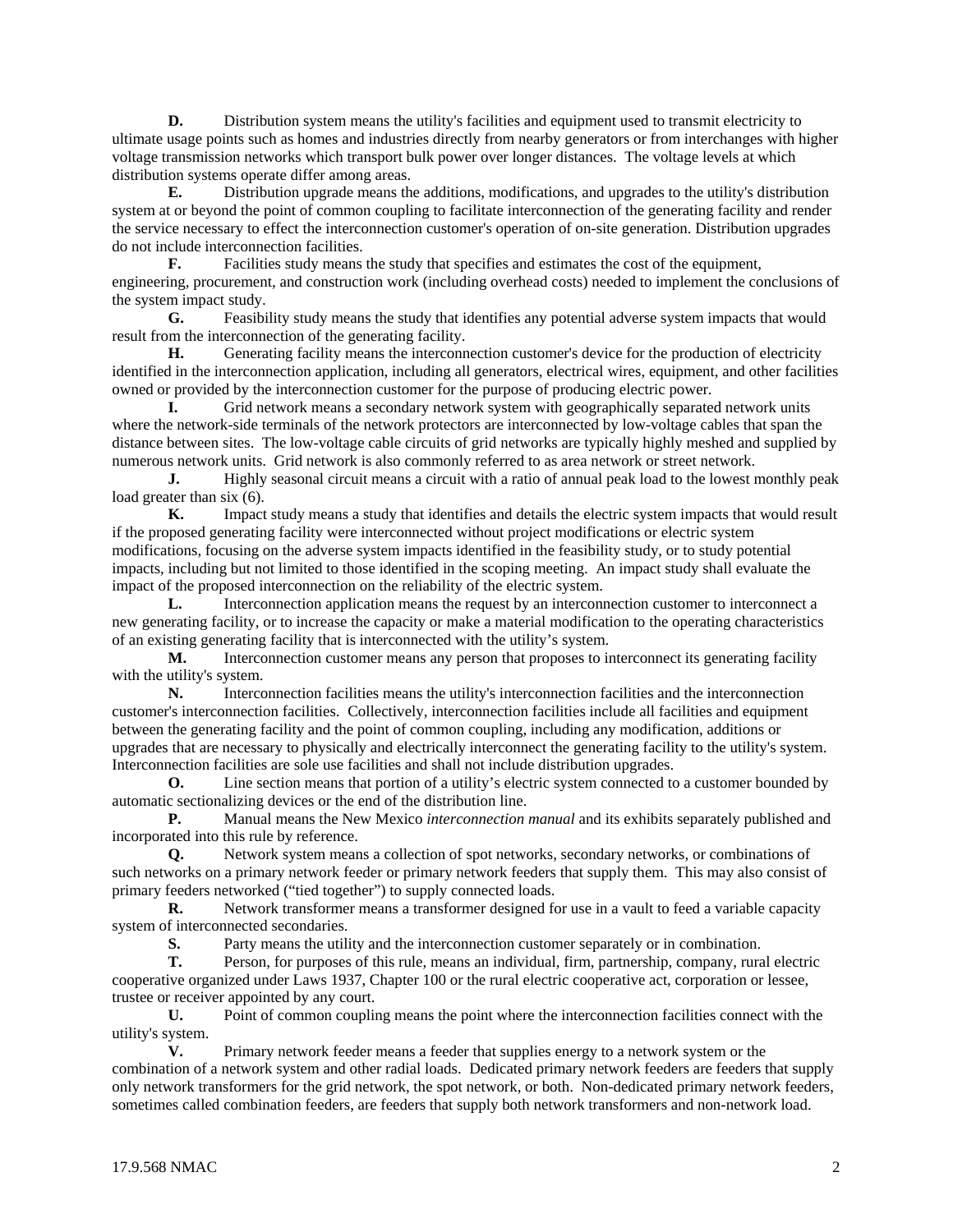**W.** Power conversion unit (PCU) means an inverter or AC generator, not including the energy source.

**X.** Qualifying facility means a cogeneration facility or a small power production facility which meets the criteria for qualification contained in 18 C.F.R. Section 292.203.

**Y.** Rated capacity means the total AC nameplate rating of the power conversion unit(s) at the point of common coupling.

**Z.** Secondary network system means an AC power distribution system in which customers are served from three-phase, four-wire low-voltage circuits supplied by two or more network transformers whose low-voltage terminals are connected to the low-voltage circuits through network protectors. The secondary network system has two or more high-voltage primary feeders, with each primary feeder typically supplying multiple network transformers, depending on network size and design. The secondary network system includes automatic protective devices intended to isolate faulted primary feeders, network transformers, or low-voltage cable sections while maintaining service to the customers served from the low-voltage circuits.

AA. Small utility means a utility that serves less than 50,000 customers.

**BB.** Spot network means a secondary network system consisting of two or more network units at a single site. The low-voltage network side terminals of these network units are connected together with bus or cable. The resulting interconnection structure is commonly referred to as the "paralleling bus" or "collector bus." In spot networks, the paralleling bus does not have low-voltage ties to adjacent or nearby secondary network systems. Such spot networks are sometimes called isolated spot networks to emphasize that there are no low-voltage connections to network units at other sites.

**CC.** Study process means the procedure for evaluating an interconnection application that includes the scoping meeting, feasibility study, impact study, and facilities study.

**DD.** System means the facilities owned, controlled, or operated by the utility that are used to provide electric service under a utility's tariff.

**EE.** System emergency means a condition on a utility system that is likely to result in imminent significant disruption of service to customers or is imminently likely to endanger life or property.

**FF.** Upgrade means the required additions and modifications to the utility's system at or beyond the point of common coupling. Upgrades do not include interconnection facilities.

**GG.** Utility means a utility or public utility as defined in NMSA 62-3-3 (G) serving electric customers subject to the jurisdiction of the commission.

[17.9.568.7 NMAC - N, 10/15/08]

# **17.9.568.8 APPLICABLE CODES AND STANDARDS:**

**A.** The interconnection customer shall install, operate, and maintain the generating facility and the interconnection equipment in a safe manner in accordance with the rules for safety and reliability set forth in the latest editions of the *national electrical code*, other applicable local, state, and federal electrical codes, and prudent electrical practices.

**B.** In order to qualify for any interconnection procedures, each generating facility generator shall be in conformance with the following codes and standards as applicable:

 **(1)** IEEE 1547 standard for interconnecting distributed resources with electric power systems or equivalent IEEE 1547.1;

 **(2)** IEEE standard conformance test procedures for equipment interconnecting distributed resources with electric power systems or equivalent; and

**(3)** UL 1741 Inverters, converters and controllers for use in independent power systems or equivalent.

**C.** The interconnection equipment package shall be considered certified for interconnected operation if the equipment package has been tested and listed by a nationally recognized testing and certification laboratory (NRTL) for continuous interactive operation with a utility grid and meets the definition for certification under order 2006, issued by the federal energy regulatory commission on May 12, 2005, in docket no. RM02-12-000.

**D.** The generating facility shall be designed to conform with all of the applicable requirements in the **manual**.

[17.9.568.8 NMAC - N, 10/15/08]

#### **17.9.568.9 INTERCONNECTION APPLICATION:**

**A.** An interconnection customer shall submit its interconnection application to the utility using **manual** exhibit 1A or 1B as applicable, together with the fees specified in 17.9.568.12 NMAC. The utility shall record the date and time on the face of the interconnection application upon receipt by the utility. The original date and time recorded by the utility on the interconnection application at the time of its original submission shall be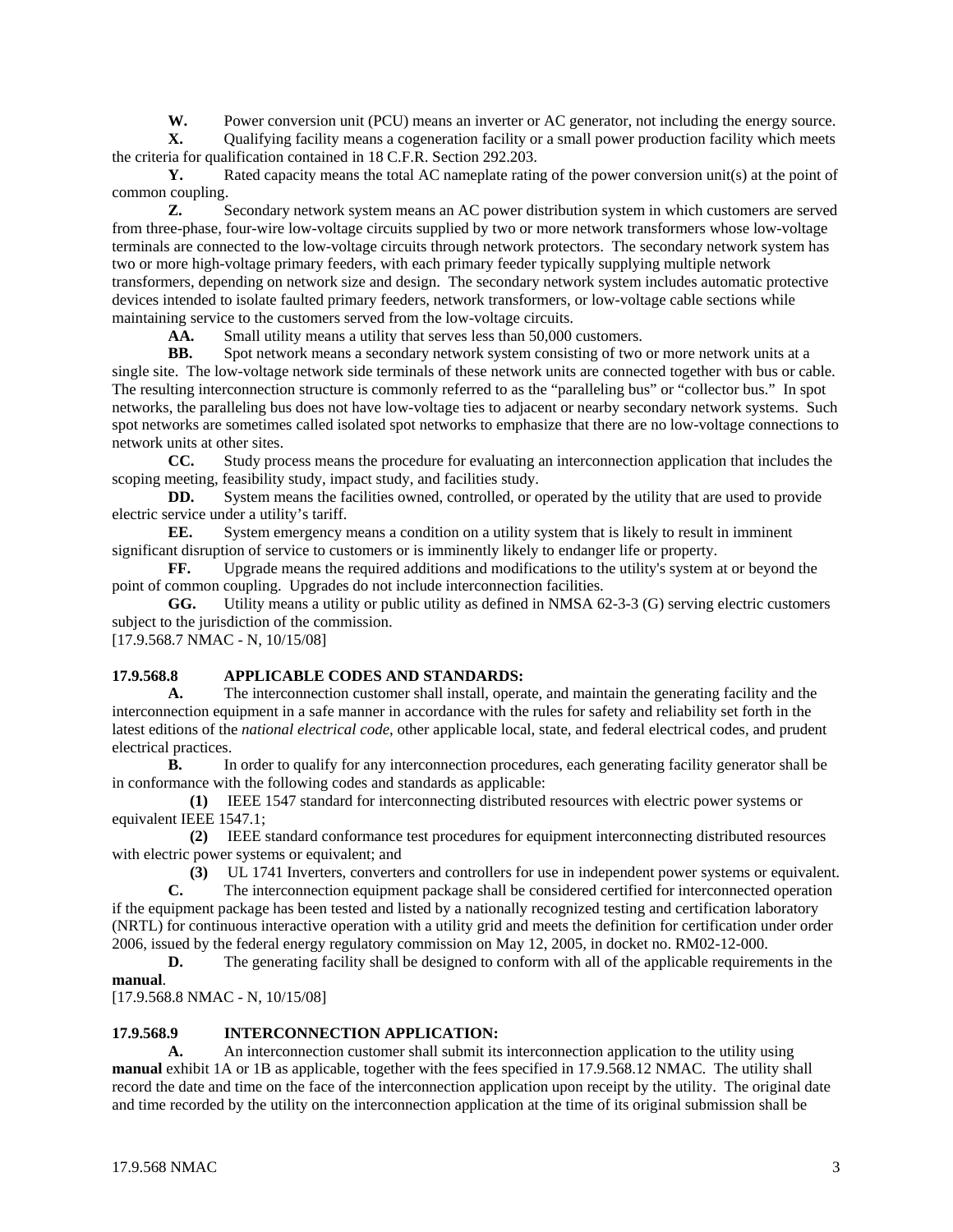accepted as the date and time on which the interconnection application was received for the purposes of any timetable established in this rule or the **manual**. Following submission of the interconnection application, the parties will follow the procedures and time requirements described in the **manual**.

**B.** The utility shall place interconnection applications in the order they are received. The order of each interconnection application will be used to determine the cost responsibility for the upgrades necessary to accommodate the interconnection. At the utility's option, interconnection applications may be studied serially or in clusters for the purpose of the system impact study.

[17.9.568.9 NMAC - N, 10/15/08]

**17.9.568.10 INTERCONNECTION APPLICATION REVIEW PROCESS:** The utility shall utilize the interconnection screening process and the screen criteria described in the **manual**. That screening process results in the application of one of the three general review paths described as follows:

**A.** simplified interconnection: for certified inverter-based facilities with a power rating of 10 kilowatts (kW) or less on radial or network systems under certain conditions;

**B.** fast track: for certified generating facilities that pass certain specified screens; or

**C.** full interconnection study: for generating facilities that have a power rating of 10 megawatts (MW) or less and do not qualify for the screens under the simplified interconnection process or fast track process. [17.9.568.10 NMAC - N, 10/15/08]

# **17.9.568.11 INTERCONNECTION APPLICATION REVIEW FLOW CHART AND SCREEN**

**CRITERIA:** Utilities shall use the screen criteria described in the **manual** to evaluate all interconnection applications.

[17.9.568.11 NMAC - N, 10/15/08]

### **17.9.568.12 GENERAL PROVISIONS APPLICABLE TO INTERCONNECTION APPLICATIONS:**

**A.** An interconnection customer shall pay the following application fee to the utility at the time it delivers its interconnection application to the utility:

**(1)** \$50 if the proposed generating facilities will have a rated capacity less than or equal to 10 kW;

 **(2)** \$100 if the proposed generating facilities will have a rated capacity greater than 10 kW and less than or equal to 100 kW; or

 **(3)** \$100 + \$1 per kW if the proposed generating facilities will have a rated capacity greater than 100 kW.

**B.** In addition to the fees authorized by this rule, a small utility may collect from the interconnection customer the reasonable costs incurred to obtain necessary expertise from consultants to review interconnection applications for generating facilities with rated capacities greater than 10 kW. A small utility shall provide a good faith estimate of the costs of such consultants to an interconnection customer within ten (10) business days of the date the interconnection application is delivered to the utility.

**C.** Commissioning tests of the interconnection customer's installed equipment shall be performed pursuant to applicable codes and standards, including IEEE 1547.1 "IEEE standard conformance test procedures for equipment interconnecting distributed resources with electric power systems." A utility must be given at least five (5) business days written notice of the tests, or as otherwise mutually agreed to by the parties, and may be present to witness the commissioning tests. An interconnection customer shall reimburse a utility for its costs associated with witnessing commissioning tests performed pursuant to the **manual** except that a utility may not charge a fee in addition to the application fee for the cost of witnessing commissioning tests for inverter-based generating facilities that have rated capacities that are less than or equal to 25 kW.

**D.** If an interconnection customer requests an increase in capacity for an existing generating facility, the interconnection application shall be evaluated on the basis of the new total capacity of the generating facility. If an interconnection customer requests interconnection of a generating facility that includes multiple energy production devices at a site for which the interconnection customer seeks a single point of common coupling, the interconnection application shall be evaluated on the basis of the aggregate capacity of the multiple devices.

**F.** All interconnection applications shall be evaluated using the maximum rated capacity of the proposed generating facility.

**G.** The commission may designate a facilitator to assist the parties in resolving disputes related to this rule and the **manual**. The parties to a dispute will be responsible for the costs of dispute resolution, if any, as determined by the facilitator subject to review by the commission.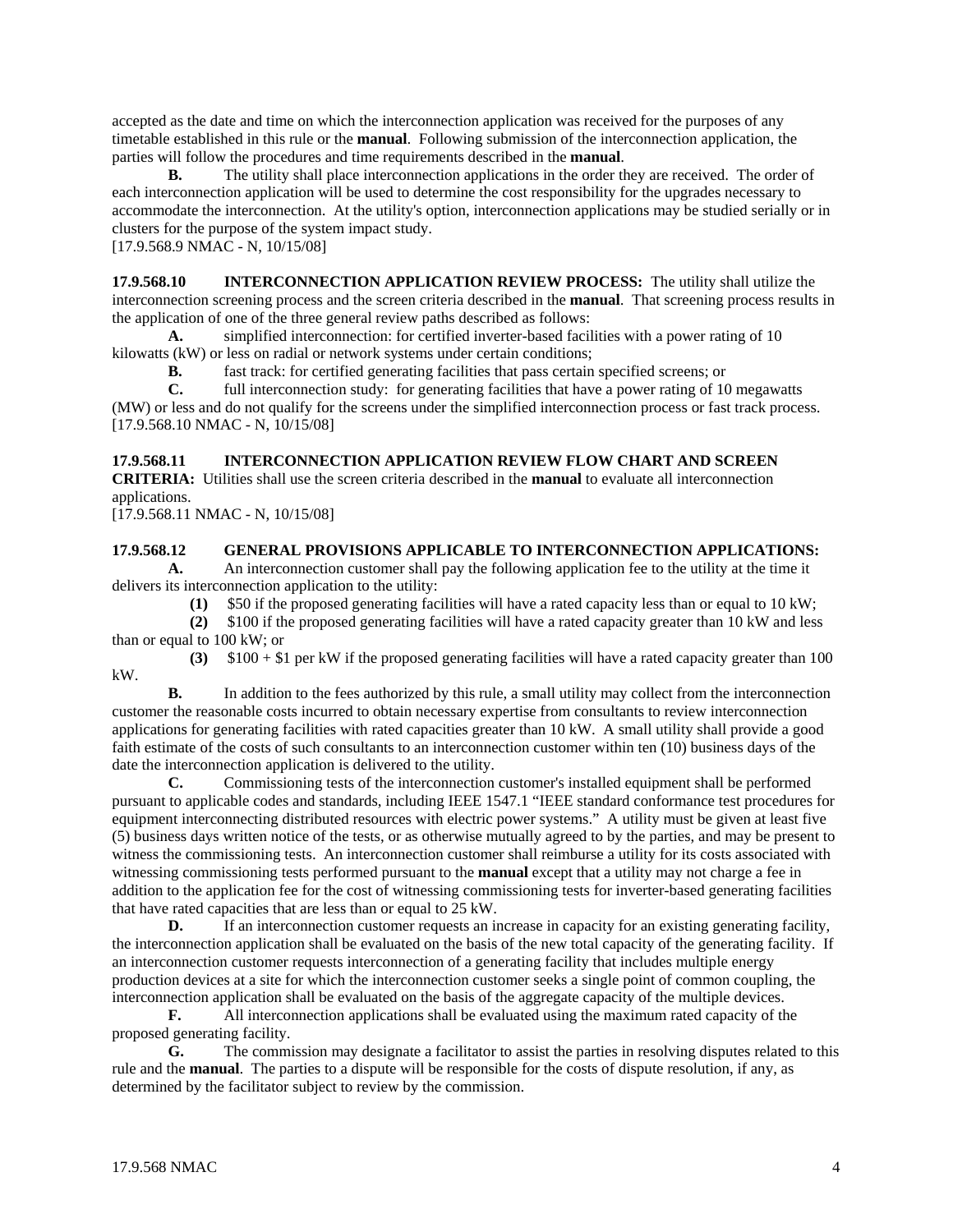**H.** Confidential information shall remain confidential unless otherwise ordered by the commission. Confidential information shall mean any confidential and proprietary information provided by one party to the other party that is clearly marked or otherwise designated "confidential". [17.9.568.12 NMAC - N, 10/15/08]

# **17.9.568.13 GENERAL PROVISIONS APPLICABLE TO UTILITIES:**

**A.** A utility shall interconnect any interconnection customer that meets the interconnection criteria set forth in this rule and in the **manual**. A utility shall make reasonable efforts to keep the interconnection customer informed of the status and progress.

**B.** Utilities shall reasonably endeavor to aid and assist interconnection customers to insure that a proposed generating facility's interconnection design, operation, and maintenance are appropriate for connection to the utility's system. This may include consultations with the interconnection customer and its engineering and other representatives.

**C.** Utilities shall make reasonable efforts to meet all time frames provided for in this rule unless a utility and an interconnection customer agree to a different schedule. If a utility cannot meet a deadline provided herein, it shall notify the interconnection customer, explain the reason for its inability to meet the deadline, and provide an estimated time by which it will complete its activity.

**D.** Utilities shall use the same reasonable efforts in processing and analyzing interconnection applications from all interconnection customers, whether the generating facility is owned or operated by the utility, its subsidiaries or affiliates, or others.

**E.** Utilities shall maintain records for three years of each interconnection application received, the times required to complete each interconnection application approval or disapproval, and justification for the utility's disapproval of any interconnection application.

**F.** Utilities shall maintain current, clear and concise information regarding this rule including the name, telephone number, and email address of contact persons. The information shall be easily accessible on the utility's website beginning within one month of the effective date of this rule, or the information may be provided in bill inserts or separate mailings sent no later than one month after the effective date of this rule and no less often than once each year thereafter. Each utility shall maintain a copy of this rule and the **manual** at its principal office and make the same available for public inspection and copying during regular business hours.

**G.** A small utility that uses a consultant to review a proposal to interconnect a generating facility with the small utility's system may extend each of the time deadlines for review of the fast track process by a period not to exceed twenty (20) business days provided that the small utility shall make a good faith effort to complete the review sooner.

**H.** Compliance with this interconnection process does not constitute a request for, nor provision of any transmission delivery service, or any local distribution delivery service. Interconnection under this rule does not constitute an agreement by the utility to purchase or pay for any energy, inadvertently or intentionally exported. [17.9.568.13 NMAC - N, 10/15/08]

### **17.9.568.14 GENERAL PROVISIONS APPLICABLE TO INTERCONNECTION CUSTOMERS:**

**A.** The cost of utility system modifications required pursuant to the fast track process or the full interconnection study process shall be borne by the interconnection customer unless otherwise agreed by the parties.

**B.** An interconnection customer shall have thirty (30) business days (or other mutually agreeable period) following receipt of an interconnection agreement to execute the agreement and return it to the utility. If the interconnection customer does not execute the interconnection agreement and return it to the utility within the applicable period, the interconnection application shall be deemed withdrawn. After all parties execute an interconnection agreement, interconnection of the generating facility shall proceed under the provisions of the interconnection agreement.

**C.** An interconnection customer is responsible for the prudent maintenance and upkeep of its interconnection equipment.

**D.** Upon the petition of a utility, for good cause shown, the commission may require a customer with a generating facility with a rated capacity of 250 kW or less to obtain general liability insurance prior to connecting with a public utility. A utility may require that an interconnection customer proposing to connect a generating facility with a rated capacity greater than 250 kW provide proof of insurance with reasonable limits not to exceed \$1,000,000 or other reasonable evidence of financial responsibility.

[17.9.568.14 NMAC - N, 10/15/08]